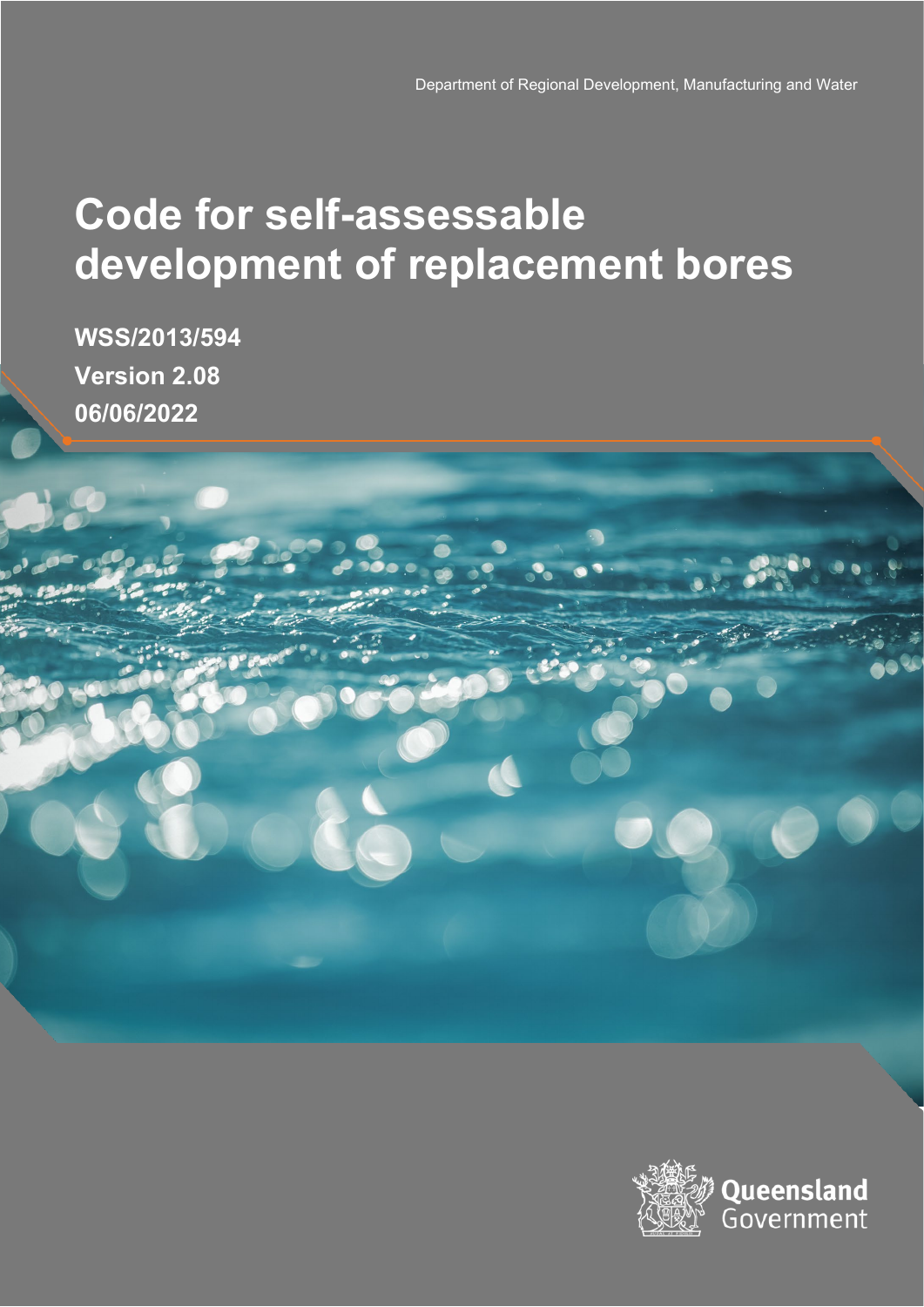This publication has been compiled by Water Management, Department of Regional Development, Manufacturing and Water.

© State of Queensland, 2022

The Queensland Government supports and encourages the dissemination and exchange of its information. The copyright in this publication is licensed under a Creative Commons Attribution 4.0 International (CC BY 4.0) licence.



Under this licence you are free, without having to seek our permission, to use this publication in accordance with the licence terms. You must keep intact the copyright notice and attribute the State of Queensland as the source of the publication.

Note: Some content in this publication may have different licence terms as indicated.

For more information on this licence, visit https://creativecommons.org/licenses/by/4.0/.

The information contained herein is subject to change without notice. The Queensland Government shall not be liable for technical or other errors or omissions contained herein. The reader/user accepts all risks and responsibility for losses, damages, costs and other consequences resulting directly or indirectly from using this information.

#### **Interpreter statement**:

The Queensland Government is committed to providing accessible services to Queenslanders from all culturally and linguistically diverse backgrounds. If you have difficulty in understanding this document, you can contact us within Australia on 13QGOV (13 74 68) and we will arrange an interpreter to effectively communicate the report to you.



Version 2.08 last updated 6/06/2022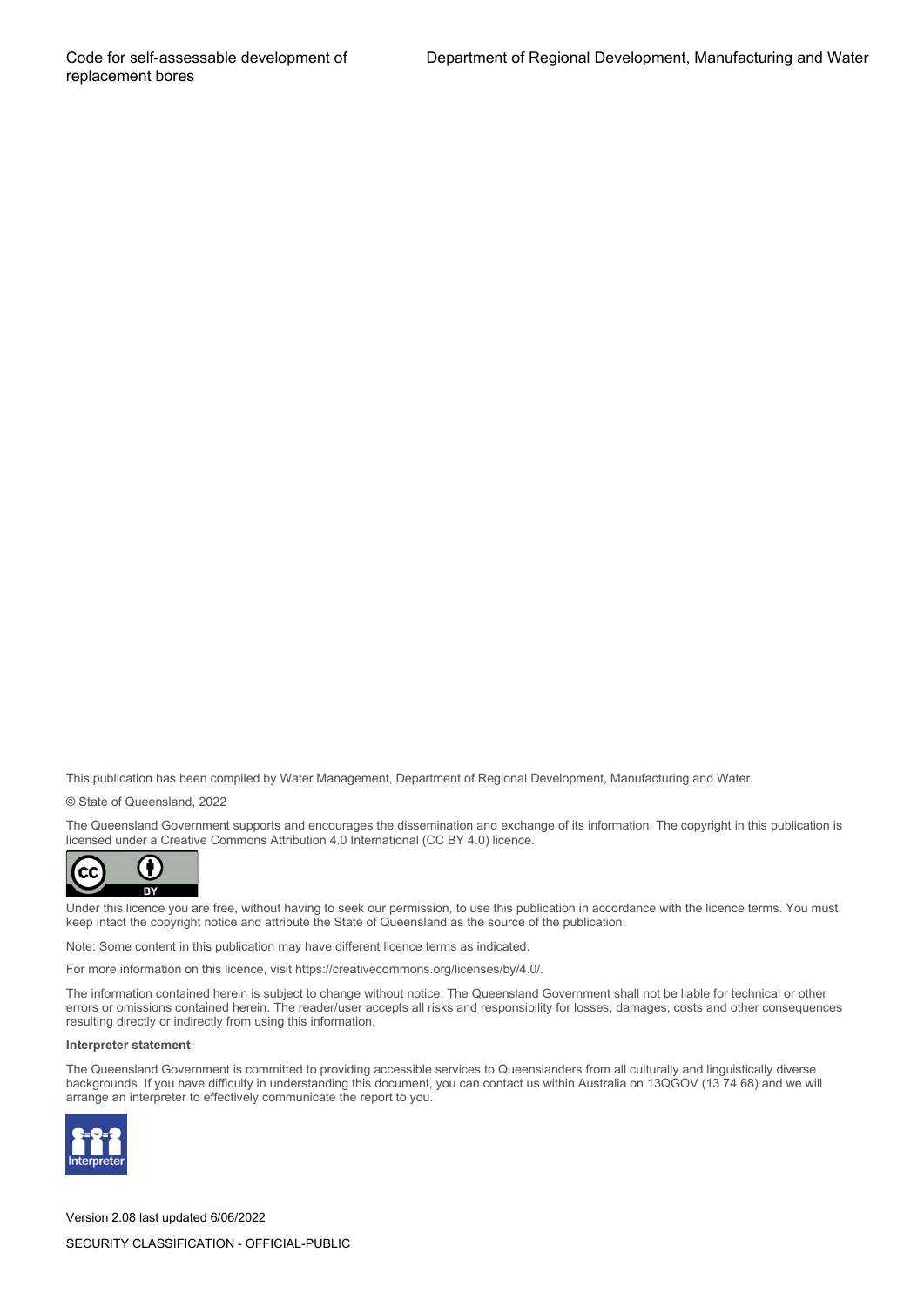# **Contents**

| 1.0 |  |
|-----|--|
| 2.0 |  |
| 3.0 |  |
| 3.1 |  |
| 3.2 |  |
| 3.3 |  |
| 3.4 |  |
| 3.5 |  |
| 4.0 |  |
| 5.0 |  |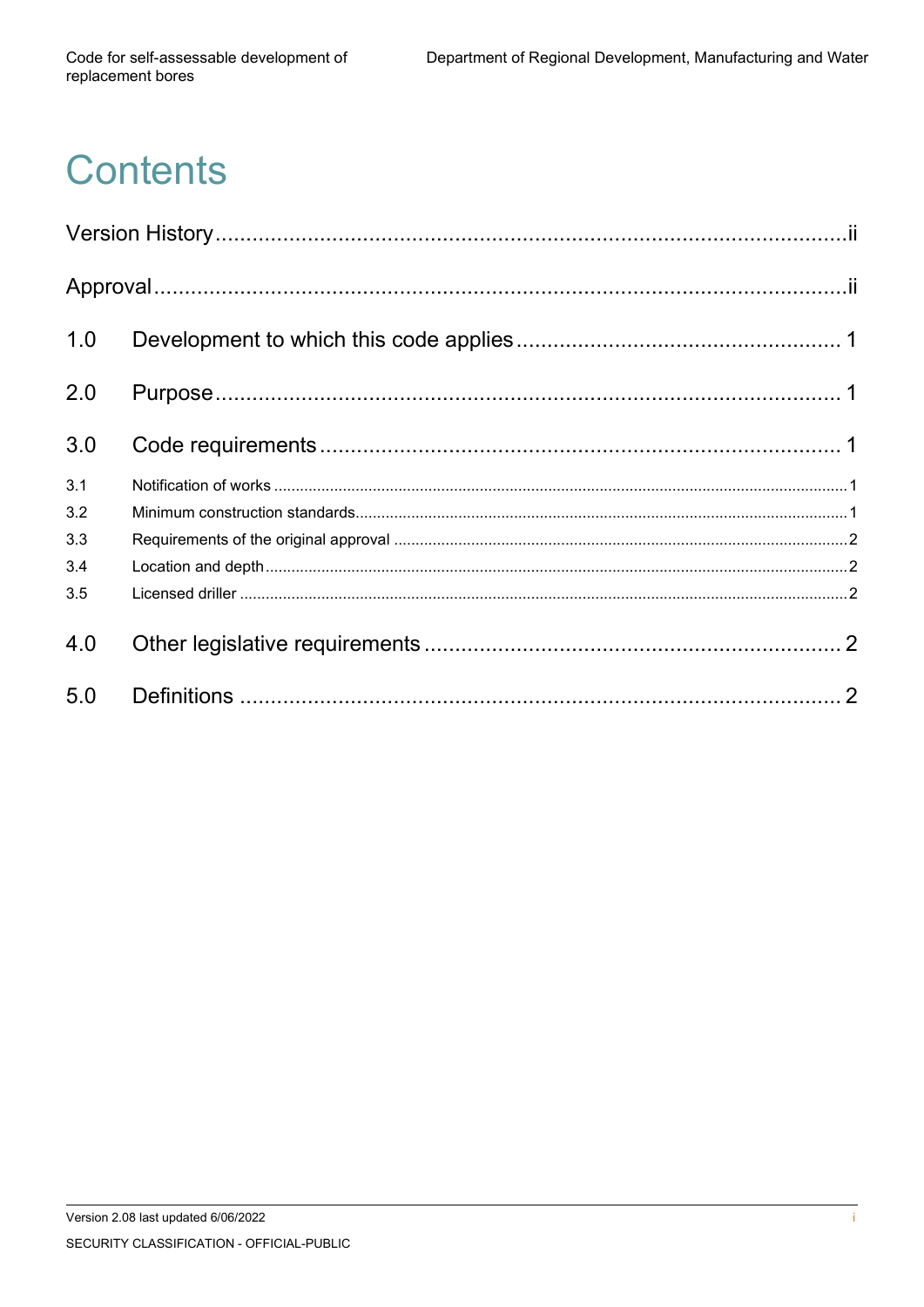## <span id="page-3-0"></span>Version History

| <b>Version</b> | <b>Date</b> | <b>Notes</b>                                                                                                                                                                                                                                                                                                                                                                    |
|----------------|-------------|---------------------------------------------------------------------------------------------------------------------------------------------------------------------------------------------------------------------------------------------------------------------------------------------------------------------------------------------------------------------------------|
| 1.00           | 31/03/2006  | First version endorsed.                                                                                                                                                                                                                                                                                                                                                         |
| 1.01           | 12/04/2007  | New Policy Register template.                                                                                                                                                                                                                                                                                                                                                   |
| 1.02           | 07/07/2008  | Metadata updated and other minor amendments, including change department<br>name from Department of Natural Resources, Mines and Water to Department of<br>Natural Resources and Water                                                                                                                                                                                          |
| 2.00           | 16/12/2010  | Make changes associated with change from the Integrated Planning Act 1997<br>to the Sustainable Planning Act 2009, change departmental name from<br>Departmental Natural Resources and Water to QLD Department Environment<br>and Resource Management, ensure consistency with other codes. Ensure that<br>the original date of release is listed in the version history table. |
| 2.01           | 21/12/2010  | Correct hyperlink to section titled '3. Scope of code'.                                                                                                                                                                                                                                                                                                                         |
| 2.02           | 28/02/2014  | Updated departmental references and references to the Minimum construction<br>requirements for water bores in Australia. Amended legislative responsibilities<br>section.                                                                                                                                                                                                       |
|                |             | Changed policy ID number from WAM/2006/2544 to WSS/2013/594                                                                                                                                                                                                                                                                                                                     |
| 2.03           | 21/05/2015  | Removed reference to wild river declarations. Changed section 4.4 from<br>'Location and depth' to 'Location and aquifer', consistent with the Sustainable<br>Planning Regulation 2009.                                                                                                                                                                                          |
| 2.04           | 01/07/2016  | Updated departmental template.                                                                                                                                                                                                                                                                                                                                                  |
| 2.05           | 14/07/2016  | Minor amendment                                                                                                                                                                                                                                                                                                                                                                 |
| 2.06           | 06/12/2016  | Section references updated to be consistent with changes from the Water<br>Reform and Other Legislation Amendment Act 2014.                                                                                                                                                                                                                                                     |
| 2.07           | 03/07/2017  | Amendments associated with implementation of the Planning Act 2016 (replaced<br>Sustainable Planning Act 2009 on 3 July 2017).                                                                                                                                                                                                                                                  |
| 2.08           | 06/06/2022  | Updated departmental branding and template. Minor update to section 1.                                                                                                                                                                                                                                                                                                          |

## <span id="page-3-1"></span>Approval

| <b>Position</b>                                    | <b>Name</b> | <b>Date</b> |
|----------------------------------------------------|-------------|-------------|
| Director, Water Operations - Divisional<br>Support | lan Gordon  | 06/06/2022  |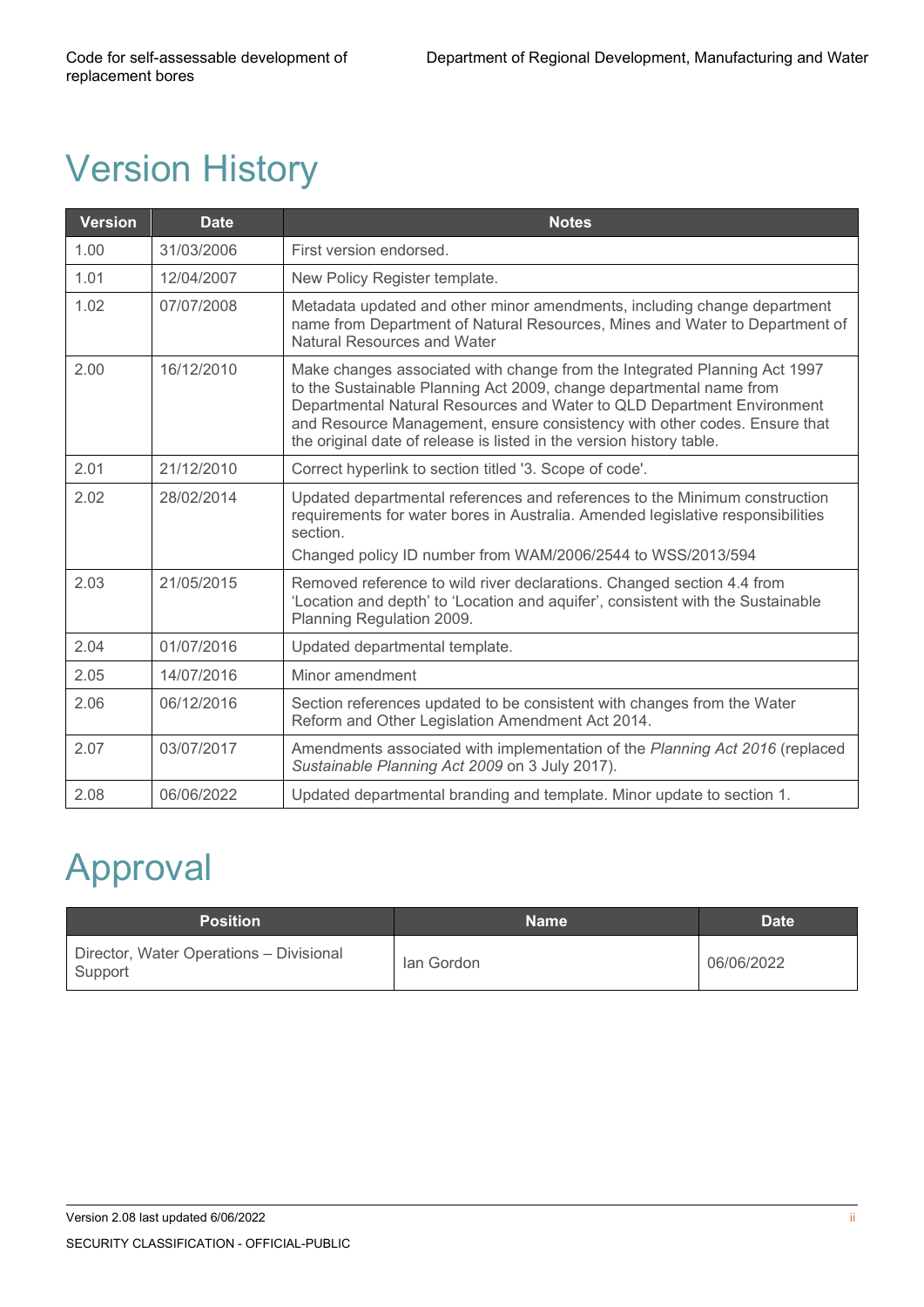## <span id="page-4-0"></span>1.0 Development to which this code applies

This code applies to the construction of a replacement of an authorised subartesian water bore. This includes a water bore that has deemed approval or approval under the *Planning Act 2016.*

This code applies if the replacement of a subartesian water bore has been made self-assessable development by a Water Plan or the Water Regulation 2016.

For the purposes of the *Planning Act 2016* (Planning Act), development in accordance with this code is considered accepted development.

## <span id="page-4-1"></span>2.0 Purpose

The purpose of this code is to ensure construction of self-assessable replacement bores are:

- constructed in a way that protects the aquifers that the bore intersects or taps
- consistent with any associated authority to take or interfere with underground water
- constructed in a way that prolongs their productive life to the benefit of the bore users.

This code also ensures that the replaced original bore is decommissioned in accordance with the Minimum construction requirements for water bores in Australia. See section 3.2 Minimum construction standards.

## <span id="page-4-2"></span>3.0 Code requirements

#### <span id="page-4-3"></span>3.1 Notification of works

The owner of land on which a replacement bore is constructed must notify the local departmental office of the construction details of the works within 60 business days of completion of the works, which includes decommissioning of the original bore.

This notification must include a completed copy of the Notification form for self-assessable subartesian water bore (form W2F081) available on the Business Queensland website at [www.business.qld.gov.au.](http://www.business.qld.gov.au/)

#### <span id="page-4-4"></span>3.2 Minimum construction standards

Construction of a replacement bore must be carried out in accordance with the Minimum construction requirements for water bores in Australia.

Subartesian water bores intersecting the sediments of artesian basins must also comply with the Minimum standards for the construction and reconditioning of water bores that intersect the sediments of artesian basins in Queensland.

The minimum construction standards are available on the Business Queensland website at [www.business.qld.gov.au.](http://www.business.qld.gov.au/)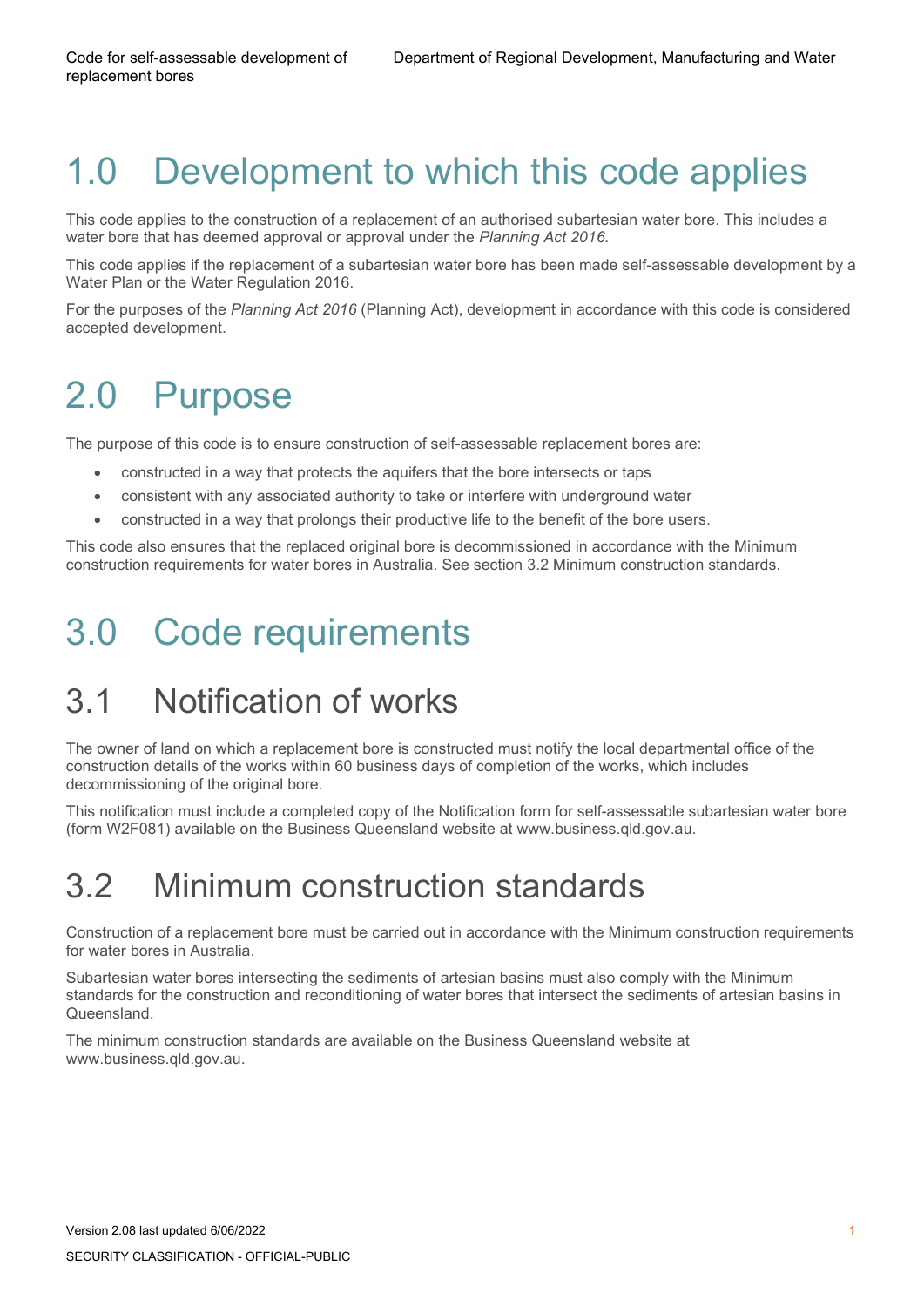### <span id="page-5-0"></span>3.3 Requirements of the original approval

Where the conditions of approval for constructing the original bore exceed the minimum construction standards, the original requirements for the following must be met:

- maximum or minimum diameter for either the borehole or its casing
- minimum depth of casing
- minimum depth and/or thickness of grout to seal the annular space in the bore.

#### <span id="page-5-1"></span>3.4 Location and depth

A replacement bore must be constructed:

- within 10 metres of the original bore
- to tap the same aquifer as the original bore
- <span id="page-5-2"></span>to tap only one aquifer.

#### 3.5 Licensed driller

The construction of water bores deeper than six metres must be carried out by a person who holds a Queensland water bore driller's licence issued under the *Water Act 2000*.

The landowner must provide the driller with a copy of the development permit for the original bore, or the authorisation details of the deemed development permit, before commencing construction of a replacement bore under this code.

A licensed water bore driller must decommission the original bore within 60 business days of completion of the replacement bore, in accordance with the minimum construction standards.

## <span id="page-5-3"></span>4.0 Other legislative requirements

A person constructing a replacement bore under this code must also ensure they comply with any other relevant state and federal laws.

## <span id="page-5-4"></span>5.0 Definitions

**Aquifer** means a geological formation or part of a geological formation capable of transmitting and yielding water.

**Bore** means a subartesian water bore and may include a shaft, well, gallery, spear or excavation, and any works constructed in connection with the shaft, well, gallery, spear or excavation, that taps an aquifer and the water does not and never has flowed naturally to the surface.

**Completion** of a water bore in the context of this code means construction and equipping of a water bore such that it is capable of delivering water.

**Deemed development permit** means a development permit taken to exist by the operation of section 1048A of the *Water Act 2000*.

**Original bore** means a water bore constructed in accordance with a development permit issued under the *Planning Act 2016*, or a development permit taken to exist by the operation of section 1048A of the *Water Act 2000*, used to take water under an authority given under the *Water Act 2000*.

**Owner** of land is defined in Schedule 4 of the *Water Act 2000*.

SECURITY CLASSIFICATION - OFFICIAL-PUBLIC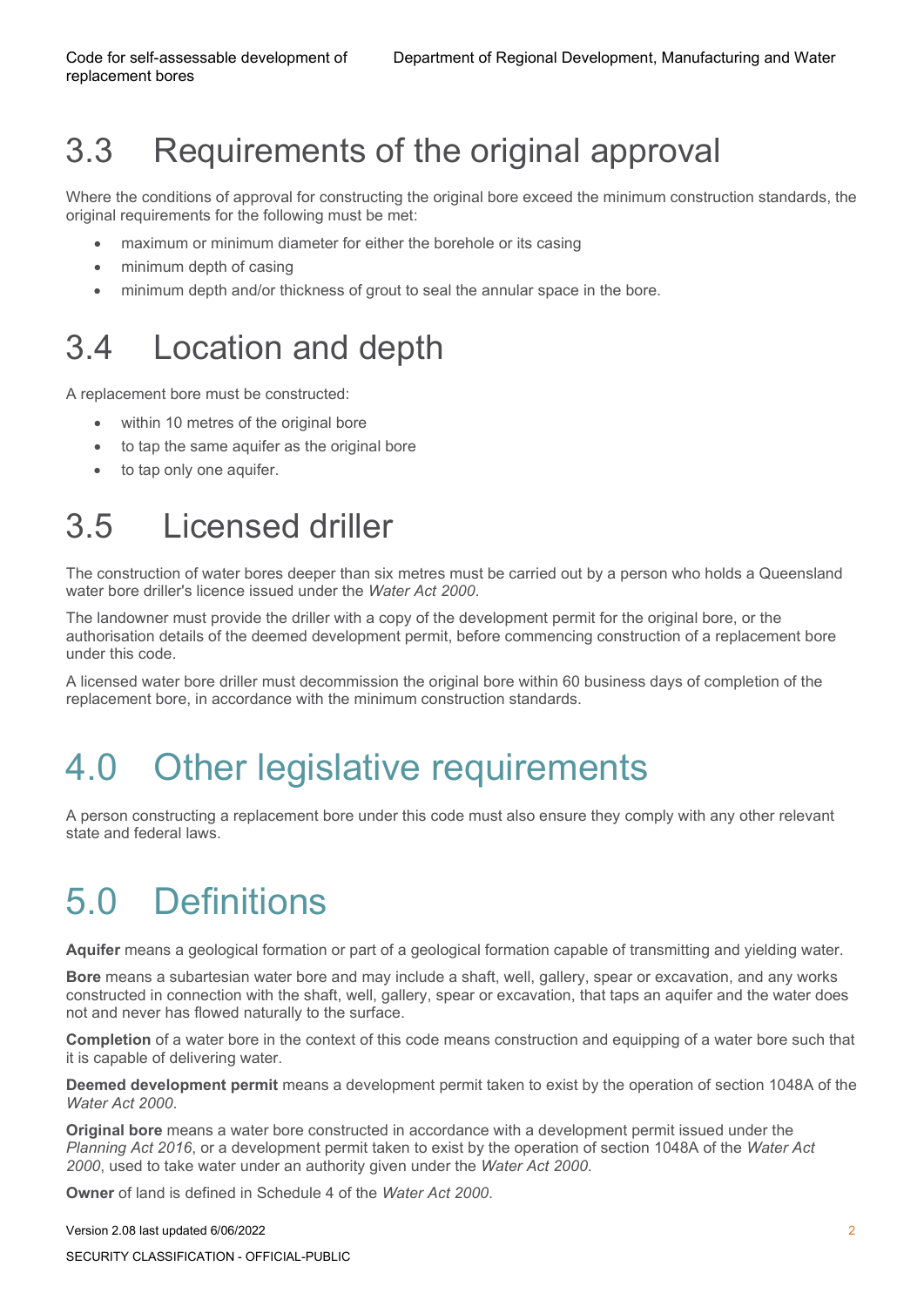**Replacement bore** means a water bore constructed to replace an original bore to take underground water under an authority given under the *Water Act 2000*.

**Underground area** is an area declared to be an underground area in accordance with the provisions of section 1046 of the *Water Act 2000*. Generally, within these areas a water licence is required to take or interfere with subartesian water.

**Water plan** means a plan approved under section 47 of the *Water Act 2000*.